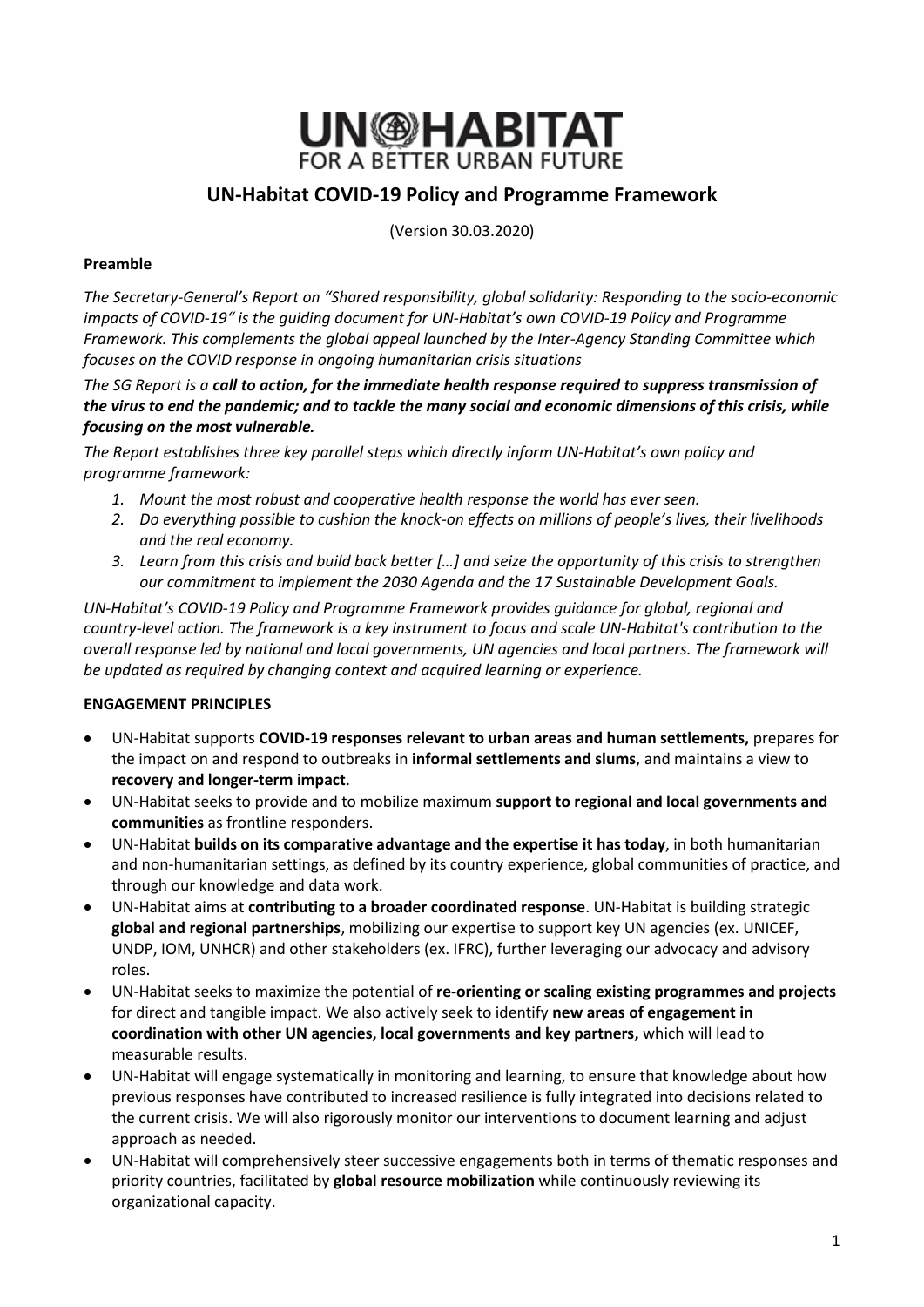# **1. FOCUS OF UN-HABITAT**

UN-Habitat focuses on **urban areas** which will be heavily impacted in this crisis in view of their density and the mobility and the connectivity of urban populations. The knock-on economic impact of the crisis will be felt far beyond city boundaries given the dominant role cities play in national economies.

**Informal settlements and slums** are particularly vulnerable because of their overcrowding, lack of access to water, sanitation and formal health services, and food insecurity. The known solutions to slow transmission of the virus (self-isolation, quarantine, physical distancing, contact tracing, etc.) are very hard to apply in these settings. As the SG's Report points out, if the virus is not managed in these deeply fragile contexts, the global risk for continuous spread of the virus will remain. Action now requires strong global solidarity.

As the urban poor have no financial buffer, the need to **combine** the best possible **health response with socio-economic mitigation measures** will be extremely acute in informal settlements and slums. The lack of pre-crisis resilience and lack of progress against the SDGs calls for a strong focus on early recovery planning and the comprehensive **strengthening of resilience against all hazards** (pandemics, economic shocks, climate).

The socio-economic impact of COVID-19 and health response measures such as lockdowns in urban areas is not limited to only reduced income or loss of livelihood. The strong **relationship between the informal and formal economy** often remains misunderstood and mitigation measures are often limited only to the formal sector. A comprehensive approach also requires a focus on the immediate impact of access to **adequate housing**, including the tenure security for renters; the impact on **food insecurity**, taking into account the vulnerability against price hikes and the lack of financial capacity to stock up in advance; , and the need for **safe mobility to access livelihoods**, as working from home is in most cases not an option for those in the informal economy.

As seen during the Ebola crisis in 2014 and other pandemics, **population movements between urban and rural areas** as well as **trans-national movements** are likely to increase, as people seek to return to their areas of origin, looking for an informal safety net and/or out of fear. In some cases, local governments are considering promoting this as a mitigation and preparedness measures, to reduce the pressure on informal settlements and slums.

The SG's report recognizes that "**local governments are at the frontline of the epidemic but their capacity to respond rapidly depends heavily on the governance context and the financial health of the local government and its budgetary authority".** Support to local governments and service providers is essential and the vehicle to link the national response with what local private sector and communities themselves can do.

A top-down health-focused national response must be combined with a bottom-up **community-led mobilization**. The voice of communities should be fully sought and heard in preparing and responding to an outbreak. Community leadership is needed to reach scale and keep trust of the population.

*[\(UN-Habitat COVID-19 Key messages](https://unhabitat.org/sites/default/files/2020/03/covid19_key_messages_eng_1.pdf) are kept up-to-date on [www.unhabitat.org](http://www.unhabitat.org/) ).*

#### **2. UN-HABITAT ENGAGEMENT IN DIFFERENT PHASES OF THE CRISIS**

For cities with weak systems and capacities, and a high degree of informality, the **preparedness phase** and early action have already proven critical. UN-Habitat focuses on mobilizing broad coalitions to maximize preparedness and act directly where it has an existing operational footprint and strong local partners.

During the **response phase**, UN-Habitat maximizes its urban expertise to advise national and local governments, UN Country Teams, and key bilateral partners to tailor the response to urban areas, informal settlements and slums. UN-Habitat focuses on policy support and targeted direct implementation built on its expertise where it can add value to a broader integrated response.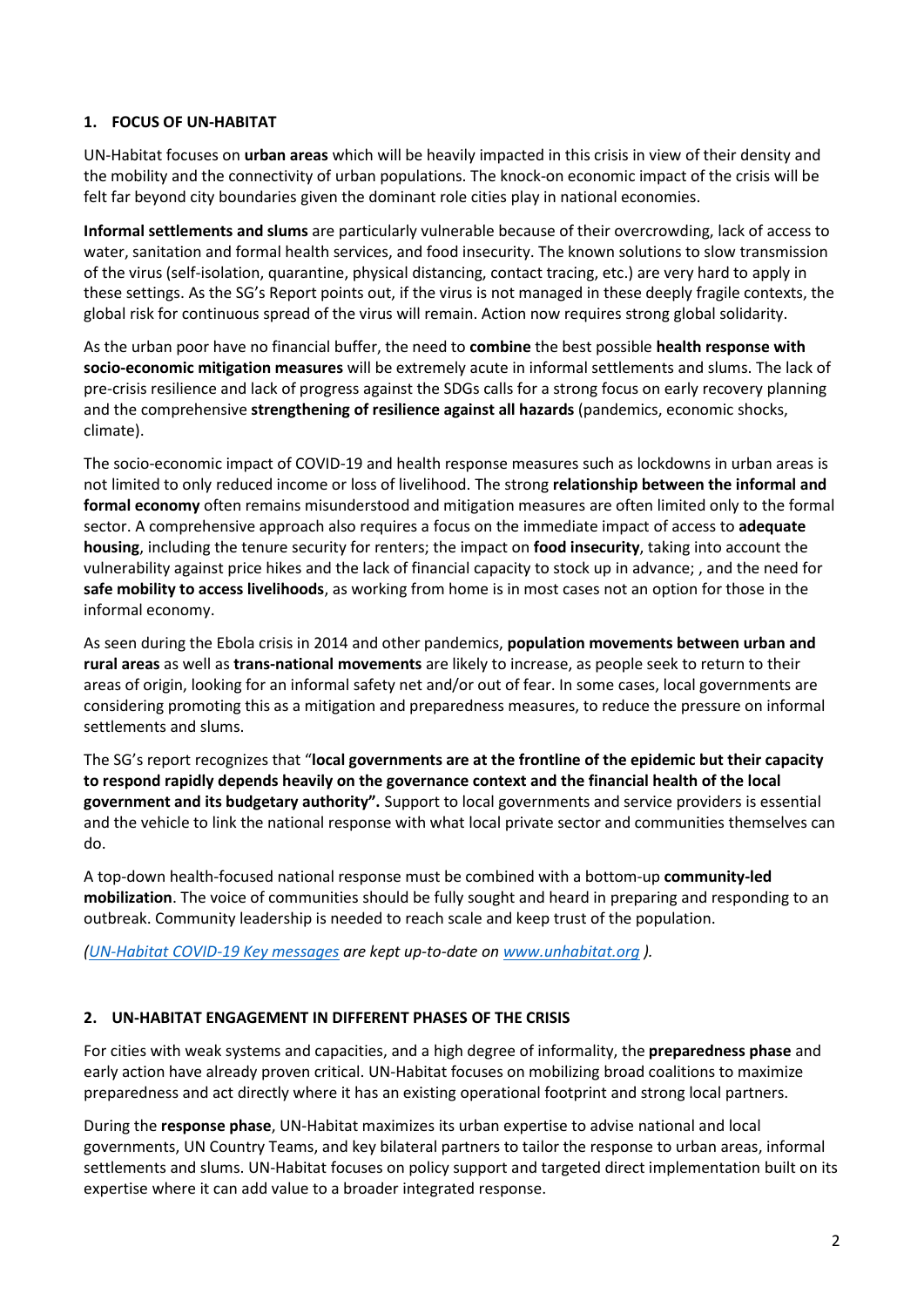UN-Habitat has a key role to play in advising how **urban recovery** can be shaped to ensure a **more resilient future**, driven by the commitments of the Decade of Action.

Global pandemics present new **frontier issues** at the intersection between urbanization and globalization. This crisis, and how it is managed locally and globally, will require a rethinking of sustainable urban development models, influenced by a rebalancing of the public and private sector and new ways of working and living. UN-Habitat has set up a 'braintrust' of global thought leaders, building a multi-disciplinary coalition to develop new insights and knowledge on needed longer-term policy changes.

# **3. PROGRAMMATIC ENTRY POINTS FOR UN-HABITAT**

In urban areas, a granular spatial approach is needed that aligns and integrates efforts to "suppress transmission to stop the pandemic and save lives" with "sustainable solutions to cope with the impact". The programmatic entry points set out below come in support of the programmatic framework developed as a follow up to the SG's report.

# *3.1 Adapting response to urban areas*

UN-Habitat is well placed to provide an **understanding of the nature and complexity of cities** (urban systems) which allows actors to tailor the COVID-19 response to urban areas. These insights can contribute directly to a more integrated multi-sectoral approach with a clear spatial dimension. The Ebola response (2014, West Africa) has provided valuable lessons on dealing with a pandemic in cities and slums [\(ALNAP\)](https://www.alnap.org/help-library/learning-from-the-ebola-response-in-cities-population-movement).

UN-Habitat has a strong experience in mobilizing its planning capacity, supporting community-driven urban recovery and resilience programming at scale during and after crisis, and providing key support roles to multilateral development banks, national governments and local governments.

An early focus on urban resilience helps to profile weaknesses in the existing urban systems to focus on more effective response, while also setting the foundation for a more resilient recovery.

Urban response and coordination mechanisms need to maximize how they capture local knowledge from the local government, service providers and communities. These mechanisms need to be modelled on a granular understanding of the city, allowing response to be organized down to the neighbourhood level. UN-Habitat provides support to maximize the role of local governments in this area based on its experience.

The Global Alliance for Urban Crisis has developed a draft [protocol of engagement between local](http://urbancrises.org/wp-content/uploads/2019/02/5.-GUIDANCE-NOTE-Protocol-of-Engagement-Document-JD-060219.pdf)  [governments and humanitarian actors](http://urbancrises.org/wp-content/uploads/2019/02/5.-GUIDANCE-NOTE-Protocol-of-Engagement-Document-JD-060219.pdf) and guidance on [building urban resilience in the face of crisis](http://urbancrises.org/wp-content/uploads/2019/02/4.-Building-Urban-Resilience-in-the-Face-of-Crisis.pdf)

*Strategic partners*: UNICEF, UNDP, IOM, UNDRR, IFRC, World Bank, regional development banks

*UN-Habitat expertise*[: esteban.leon@un.org,](mailto:esteban.leon@un.org) [decorte@un.org,](mailto:decorte@un.org) [laura.petralla@un.org](mailto:laura.petralla@un.org) [dyfed.aubrey@un.org](mailto:dyfed.aubrey@un.org)

# *3.2 Mapping, use of smart technologies for urban monitoring to support informed coordination and decision-making*

**Mapping and spatial analysis is key to inform decision-making**. It is critical to map and understand the emergence of hotspots and their relationship to essential services. It can also help to map, predict and monitor population movements. This mapping and analysis can shape and localize response: re-organizing informal markets and urban transport hubs, allocating space or buildings to be repurposed for emergency health services (triage points, self-isolation for those without adequate housing, etc.), etc.

UN-Habitat has an important network of global and local partners that can help provide data, mapping and analytical capacity, including using smart technologies.

Resilience profiling and urban data platforms can map risks and vulnerabilities as well as monitor progress. This should include indicators for socio-economic impact, in the formal and the informal sectors (livelihoods,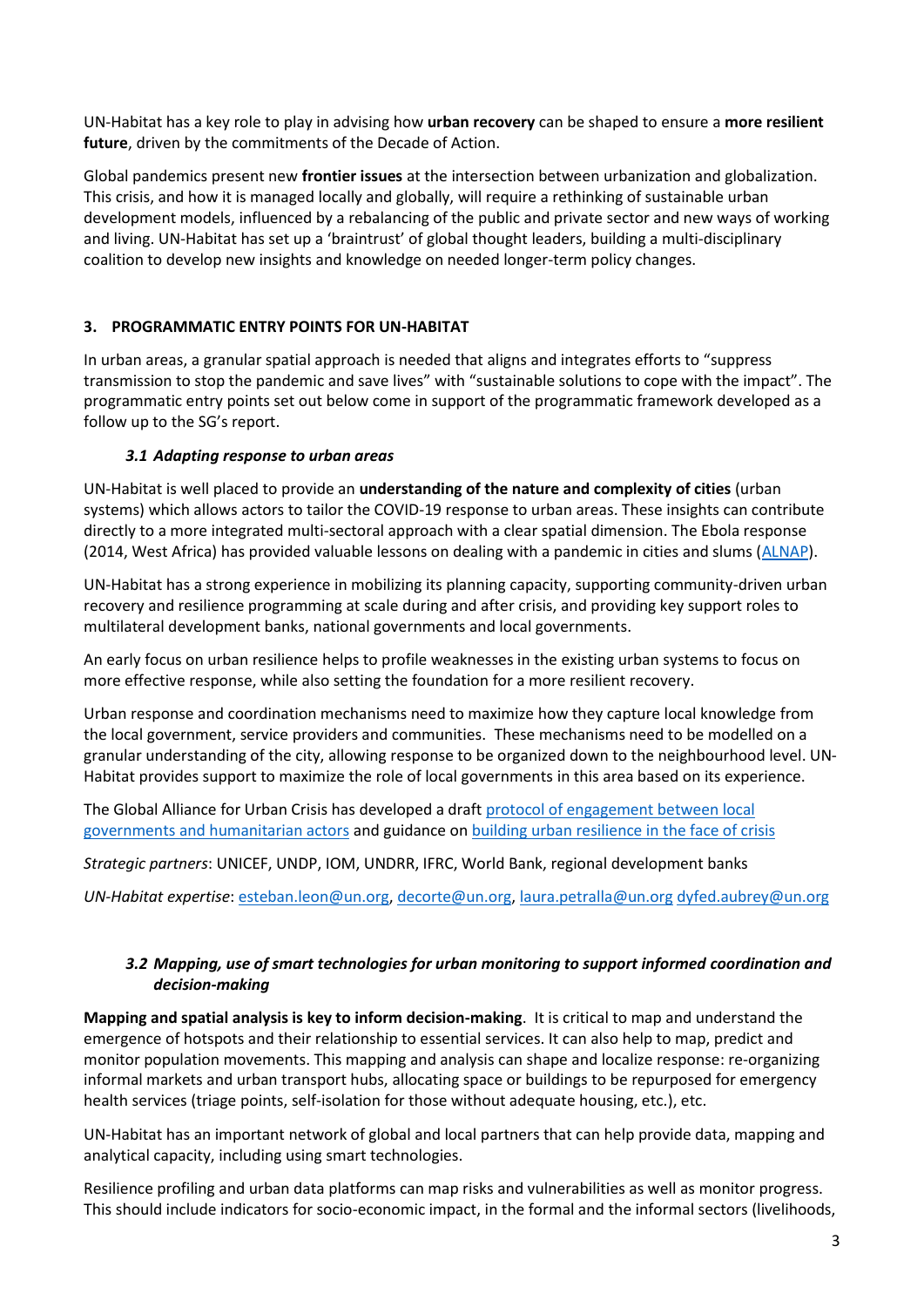housing market, food security etc.). The Global Alliance for Urban Crisis has developed guidance on [urban](http://urbancrises.org/wp-content/uploads/2019/02/1.-Urban-Profiling-For-Better-Responses-to-Humanitarian-Crises-1.pdf)  [profiling.](http://urbancrises.org/wp-content/uploads/2019/02/1.-Urban-Profiling-For-Better-Responses-to-Humanitarian-Crises-1.pdf)

Extracting from our global data sets, and working with key partners, UN-Habitat can feed into global risk profiles of cities and vulnerable populations potentially affected by COVID-19, focusing on LDC countries and those cities with high degrees of informality and limited capacity to cope with shocks of this scale.

*UN-Habitat expertise*[: robert.ndugwa@un.org,](mailto:robert.ndugwa@un.org) [esteban.leon@un.org,](mailto:esteban.leon@un.org) [decorte@un.org,](mailto:decorte@un.org) [laura.petralla@un.org,](mailto:laura.petralla@un.org) [robert.lewis-lettington@un.org](mailto:robert.lewis-lettington@un.org)

# *3.3 Promoting integrated community-driven responses in informal Settlements and slums*

UN-Habitat has over 40 years of experience working in informal settlements, slums and situations of urban displacement. These four decades of accumulated knowledge allow us to offer a solid understanding of the challenges specific to these contexts and to provide integrated approaches and tested tools to support interventions (ex. [www.mypsup.org\)](http://www.mypsup.org/). Most of the urban poor live from day to day with no buffer for sustained crises. A health-focused response (testing, contact tracing, etc.) must be accompanied by a strong socio-economic approach which addresses the daily survival need to access livelihoods and food.

UN-Habitat has collaborated with th[e Social Science in Humanitarian Action](https://www.socialscienceinaction.org/update-novel-covid-19-outbreak/) platform, that emerged out of the Ebola response, to develop a **brief on protection against COVID-19 in informal settlements**. [ [Kerstin.sommer@un.org](mailto:Kerstin.sommer@un.org) ]

A strong coalition is needed with local government networks and grassroot organizations to cope with the scale of the problem, mobilize quick action, provide direct guidance and fast-track learning across countries and regions. Interventions should be locally adaptable and locally produced where possible (ex. hand washing facilities).

It is key to work directly with communities, connecting formal and informal governance mechanisms and supporting self-organization in communities, recognizing their social and cultural diversity.

*Strategic partners*: Cities Alliance, World Bank, regional development banks, UCLG, SDI, Asian Housing Rights Coalition, BRAC.

*UN-Habitat expertise*[: kerstin.sommer@un.org,](mailto:kerstin.sommer@un.org) [laura.petralla@un.org,](mailto:laura.petralla@un.org) [robert.lewis-lettington@un.org,](mailto:robert.lewis-lettington@un.org) [decorte@un.org](mailto:decorte@un.org)

#### *3.4 Mitigating economic impact and initiate recovery as early as possible*

UN-Habitat can support mapping of local economic impact and design of economic mitigation measures and policies, considering both the formal and informal sector, while preparing for early recovery.

An important area for engagement is boosting the fiscal capacity of municipalities and local service providers so they can ensure essential services. It is important to model and measure the likely impact on tax incentives to alleviate the burden on small businesses and livelihoods, and of reduced income on the capacity to operate. Critical work is needed to ensure alternative financing modalities and direct access to global financial resources to compensate for these losses while boosting their capacity to respond.

Close monitoring is needed to predict potential economic breakdowns and severe food insecurity. Preventive measures are needed to help manage potential increase in domestic and street-level violence, working closely with community leaders (traditional, women, youth, religious among others).

*Strategic partners*: UNDP, UNCTAD, UNIDO, WFP, FAO, World Economic Forum.

*UN-Habitat expertise*[: marco.kamiya@un.org,](mailto:marco.kamiya@un.org) [eduardo.moreno@un.org,](mailto:eduardo.moreno@un.org) [lenny.fleck@un.org,](mailto:lenny.fleck@un.org) [kerstin.sommer@un.org,](mailto:kerstin.sommer@un.org) [laura.petralla@un.org,](mailto:laura.petralla@un.org) [juma.assiago@un.org](mailto:juma.assiago@un.org) , [decorte@un.org,](mailto:decorte@un.org)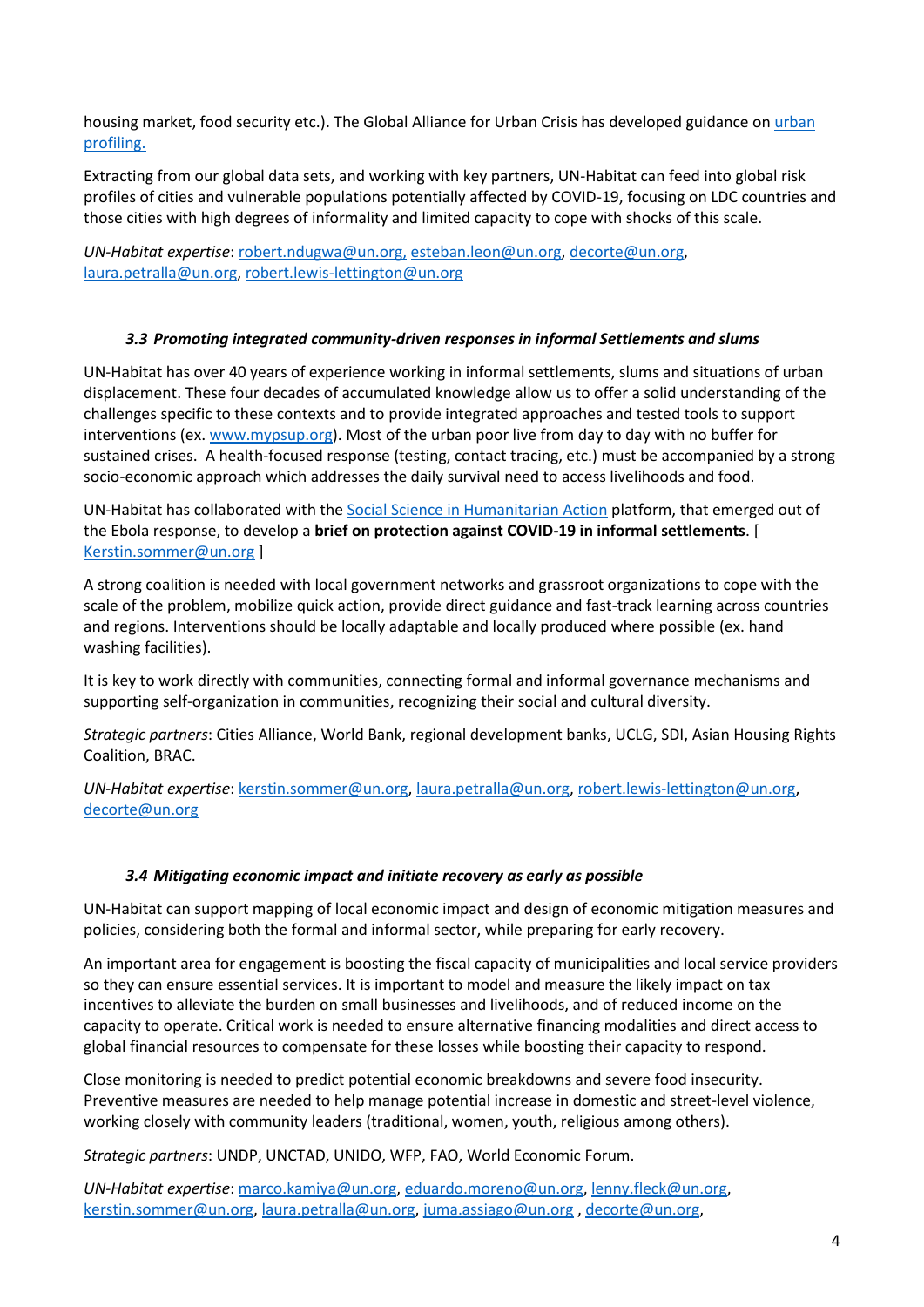## *3.5 Promoting active learning on policy measures and practices*

A key role for UN-Habitat is to fast-track learning on how cities and communities—especially in informal settlements and slums—are dealing with the COVID-19 crisis across the continuum of preparedness, response and recovery. By supporting and facilitating structured city-to-city learning, these connections can be made in real time to exchange and identify solutions or innovative approaches. In addition, it is also key to network local community leaders, across cities, countries and regions.

UN-Habitat will work closely with UNDP and global networks of local governments and grass-root organizations on a city tracker to inventory and analyse learning and challenges.

A similar level of active learning will be needed at the city level, to keep a finger on the pulse of local adaptation, what works and what doesn't, to quickly adjust the response going forward.

*Strategic partners*: UNDP, UCLG, Metropolis, Cities Alliance, World Economic Forum, SDI

*UN-Habitat expertise*[: bruno.dercon@un.org,](mailto:bruno.dercon@un.org) [decorte@un.org,](mailto:decorte@un.org) [robert.ndugwa@un.org,](mailto:robert.ndugwa@un.org) [kerstin.sommer@un.org](mailto:kerstin.sommer@un.org)

## *3.6 Further thematic entry points in urban areas, informal settlements and slums*

*3.6.1 Mitigating the impact on access to adequate housing and promoting alternative solutions where needed*

Housing issues have been at the core of UN-Habitat's mandate since its creation and we have put [housing at](https://unhabitat.org/housing-at-the-centre-of-the-new-urban-agenda) [the centre](https://unhabitat.org/housing-at-the-centre-of-the-new-urban-agenda) of sustainable urban development.

Reduced income requires mitigating measures to maintain access to adequate housings for the lower income categories in society, the urban poor and other vulnerable groups (homeless, refugees, migrants, internally displaced, older people, persons living with disabilities). Such measures can include options to lessen the burden of mortgage and rent payments, prevent evictions, provide temporary shelter to the homeless, etc[. \[see UN Special Rapporteur on Adequate Housing \]](https://www.ohchr.org/EN/NewsEvents/Pages/DisplayNews.aspx?NewsID=25727&LangID=E)

Real alternatives are also needed for neighbourhood level health services, and options for self-isolation or home care when people's living conditions do not realistically allow for these steps to be followed ; this can include repurposing of under-used buildings, such as schools, hotels, or other facilities among others.

Strategic partners: OHCHR, UN Special Rapporteur on Adequate Housing

*UN-Habitat expertise*[: robert.lewis-lettington@un.org,](mailto:robert.lewis-lettington@un.org) [christophe.lalande@un.org,](mailto:christophe.lalande@un.org) [kerstin.sommer@un.org](mailto:kerstin.sommer@un.org)

# *3.6.2 Prioritizing WASH interventions*

Water and sanitation are central to preventing and controlling outbreak and an important entry point for UN-Habitat which maintains long-standing experience by the Urban Basic Services Section (Urban Practices Branch). It is critical to ensure affordable access to water and sanitation in a safe way, both in policy decisions and through the water utilities providers (ex. [GWOPA Guidance\)](https://gwopa.org/what-water-and-sanitation-operators-can-do-in-the-fight-against-covid-19/).

Local governments need to collaborate with utility providers and community groups to help raise awareness and change behaviours in support of controlling the response.

In a context of likely dwindling tax basis, support is needed to identify how essential basic services and infrastructure can be maintained and expanded where needed.

*Strategic partners*: UNICEF, GWOPA

*UN-Habitat expertise*[: andre.dzikus@un.org](mailto:andre.dzikus@un.org) , [graham.alabaster@un.org](mailto:graham.alabaster@un.org)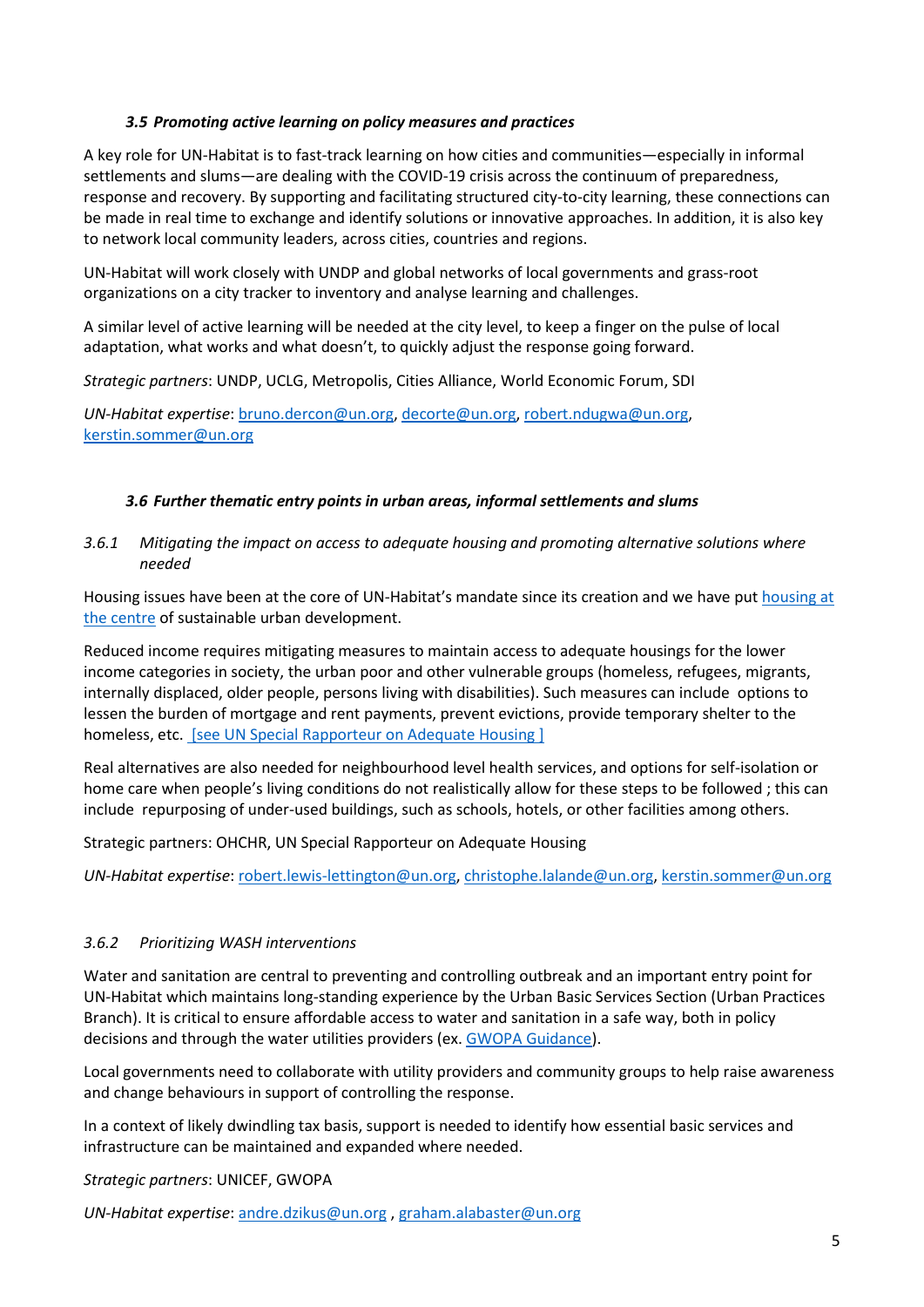## *3.6.3 Keeping urban mobility safe and reliable*

Urban transport hubs are a key entry point for a more holistic response. UN-Habitat has experience working with public transport operators. People in cities, including the urban poor in informal settlements and slums, are highly mobile and often have strong social relationships with specific parts of the country or beyond. The COVID-19 crisis and the resulting economic crisis will also affect mobility, social movements and food security.

Maintaining access to livelihoods is critical for people in informal settlements and slums, often relying on public transport.

## *Strategic partners*: UITP

*UN-Habitat expertise*[: andre.dzikus@un.org,](mailto:andre.dzikus@un.org) [debashish.bhattacharjee@un.org](mailto:debashish.bhattacharjee@un.org)

## **4. PARTNERSHIPS**

## *4.1 Collaborating with the UN system and INGOs*

• UN-Habitat engages in UNCTs, regional and global UNSDG mechanisms (ex. issue-based coalitions on COVID-19 and urbanization) and humanitarian mechanisms (IASC Principals, Emergency Directors Group, Operational Policy Advisory Group, humanitarian clusters – WASH, shelter and settlements). UN-Habitat seeks to develop strategic partnerships both at the global and country level.

#### *4.2 Supporting local governments and local communities*

- UN-Habitat maps how regional and local governments can be empowered to maximize their contribution to COVID-19 response, mitigate the impact on the local economy and the most vulnerable and prepare for a more resilient recovery. Wherever possible, the focus is on providing direct guidance and support to local governments and, through them, mobilizing the assets offered by communities, local private sector, and other local actors.
- UN-Habitat promotes the empowerment of communities and their leaders, in particular in informal settlements and slums, and collaborates with them and local governments for direct interventions. UN-Habitat empower youth and women grassroot organizations that can expand the outreach of local governments.

#### *4.3 Working with other stakeholders*

- UN-Habitat works with researchers, academic institutions, action-based research initiatives, and a network of professionals working in the built environment. Engagement with them will be critical in terms of gathering lessons and reflecting on the future of the urban environment during recovery.
- The various multi-stakeholder advisory groups established to support the Executive Director will be engaged and mobilized during the response and recovery phase to provide insights and an overview of how their own work is being affected by the pandemic, setting a roadmap for future collaboration.

#### **5. Operationalizing the policy and programmatic framework**

- The Emergency Director [\(Christine.knudsen@un.org](mailto:Christine.knudsen@un.org) ) leads on the operationalization of this policy and programmatic framework, in close coordination with the broader corporate Crisis Management Group and supported by a COVID-19 Core Team.
- The corporate policy and programmatic framework is adapted to each region and transformed in a set of concrete country level actions by the **Regional Representatives** and the country teams. UN-Habitat's